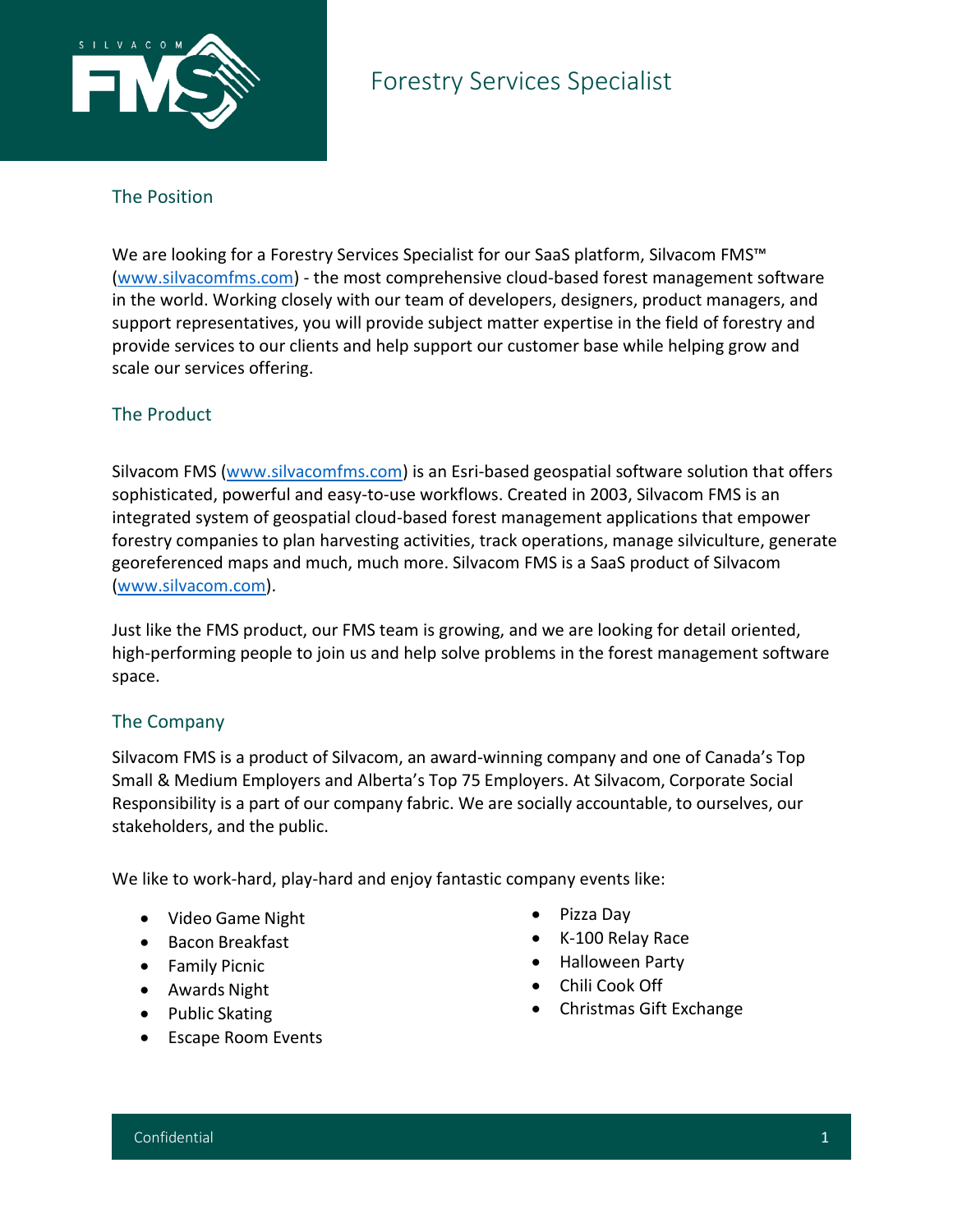

# Forestry Services Specialist

We also offer:

- Medical/vision/dental benefits
- Flexible Spending Account (FSA)
- Company sponsored RRSP plan
- Fresh snacks and Starbucks coffee

#### Who you are:

You are highly personable, have strong communication skills and have forest management experience working in the forestry industry in western Canada. When a customer signs up, you're driven to ensure that they are onboarded and trained so they can leverage the power of Silvacom FMS for their day-to-day forest management needs. After they're onboarded, you enjoy touching base to build client relationships. If a customer needs help, you're responsive and can follow up quickly. You like to take ownership of whatever you work on and would thrive in a collaborative environment focused on growing a SaaS to the next level.

#### What you will do:

- Work with our forestry clients to support their planning, silviculture and operations departments;
- Help grow our services portfolio within the western Canadian forestry industry;
- Act as project manager for our services projects (from proposal creation, to execution);
- Confidently learn about Silvacom FMS, workflows and use cases as the product evolves;
- Engage in customer onboarding activities and check-ins with clients;
- Manage and respond to support requests to ensure the most efficient and effortless experience for our clients;
- Review and follow-up on customer feedback;
- Triage and task definition when required for customer success;
- Collaborate with internal teams to develop training, onboarding, and support content.

## The Ideal Candidate

- Proficiency with customer or client interactions and relationships;
- Experience using GIS software and/or relational databases;
- Knowledge of business and regulatory requirements for forest management in western Canada;
- Eligible to become a registered professional forester (RPF) or registered professional forest technician (RPFT);
- Understanding of cloud-based technology;